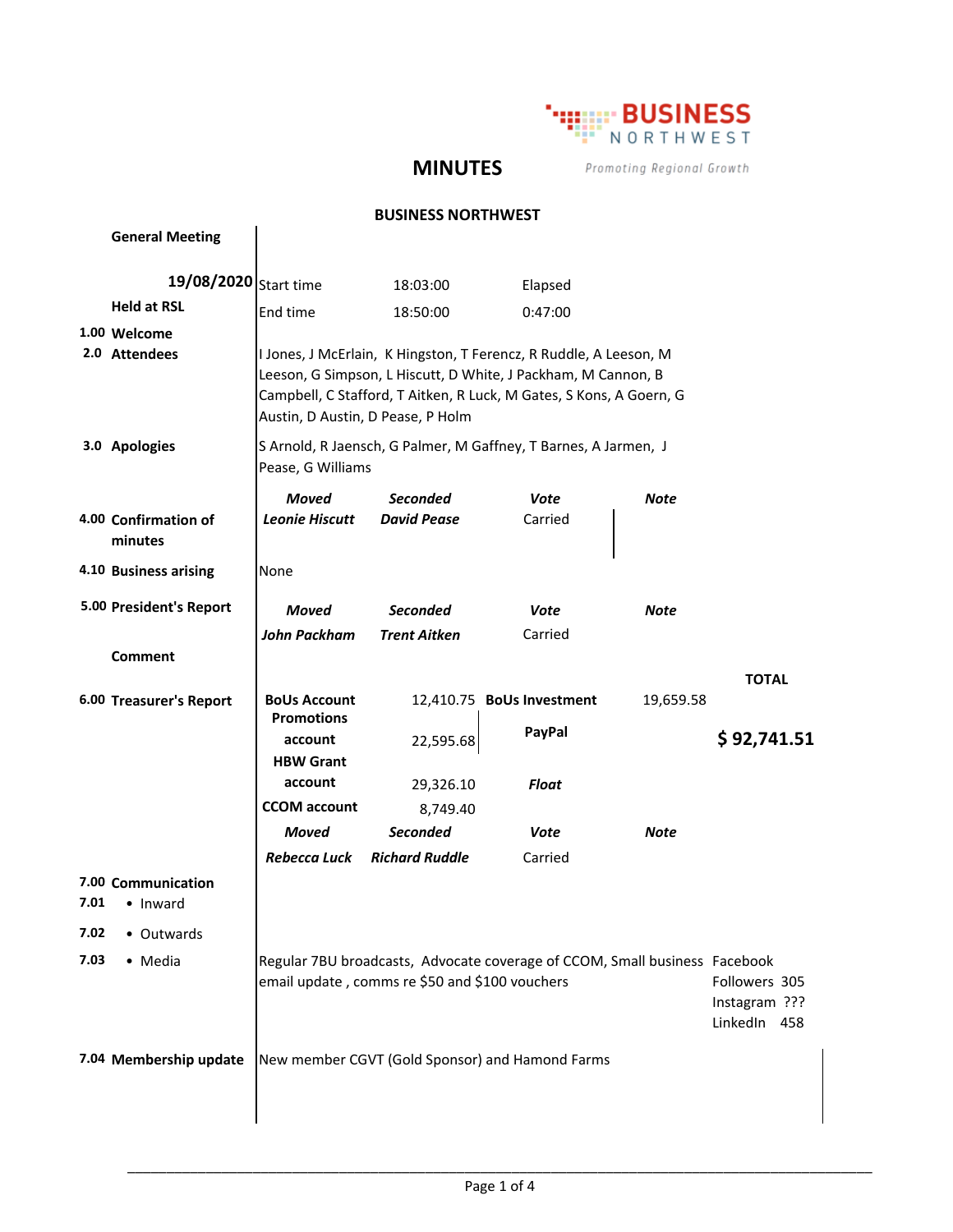|                              | 8.00 General Business                          |                                                                                                                                                                                                                                                                                                                                                                                                 |  |  |  |  |  |
|------------------------------|------------------------------------------------|-------------------------------------------------------------------------------------------------------------------------------------------------------------------------------------------------------------------------------------------------------------------------------------------------------------------------------------------------------------------------------------------------|--|--|--|--|--|
|                              | 8.01 Breakfast sessions                        | TasPorts 23/9                                                                                                                                                                                                                                                                                                                                                                                   |  |  |  |  |  |
| 8.02                         | <b>Helping Work</b><br>8.03 Events             | Awaiting government post COVID permission for Face to Face sessions<br>18/9 Social function at Wellers - Michael and Bec                                                                                                                                                                                                                                                                        |  |  |  |  |  |
|                              | 8.04 Chamber Alliance<br>update                | Last one told about voucher system etc under discussion                                                                                                                                                                                                                                                                                                                                         |  |  |  |  |  |
|                              | 8.05 Promotions                                | Workshop results, David Pease acknowledged how good the presentations were much<br>appreciated thanked all involved. Cyndia Hilliger, Justin McErlain and Ian Jones.<br>Awaiting further feedback from council staff                                                                                                                                                                            |  |  |  |  |  |
|                              | 8.06 Tourism                                   | Voucher scheme will help, most festivals have been cancelled or reworked                                                                                                                                                                                                                                                                                                                        |  |  |  |  |  |
|                              | 8.07 Retail / Real Estate /<br><b>Business</b> | David Pease - July was a good month, Aug/ Sept generally quiet but ok, supply chain<br>issues effecting stock availability.<br>Leonie asked David - Will supply lines snap back ? Months delay and freight issues.                                                                                                                                                                              |  |  |  |  |  |
|                              |                                                | Barry Campbell - extremely busy this month slowing but still strong. Supply constraints<br>through to Jan / Feb. stock shortages.<br>Steve Kons - Business ok                                                                                                                                                                                                                                   |  |  |  |  |  |
|                              |                                                | Bec Luck - No stock lots of buyers<br>Chris Stafford - normal lack of stock. Many interstate buyers chasing properties                                                                                                                                                                                                                                                                          |  |  |  |  |  |
|                              |                                                | Dennis Austin - Caravan business strong, sourcing secondhand caravans stock out of<br>Melbourne 2 arriving daily                                                                                                                                                                                                                                                                                |  |  |  |  |  |
|                              |                                                | Giovanna Simpson - Performing Arts down due to COVID, had a hit doing assessments<br>from home                                                                                                                                                                                                                                                                                                  |  |  |  |  |  |
|                              |                                                | Michael Gates - Printing fairly quiet, drop off in requirements due to COVID                                                                                                                                                                                                                                                                                                                    |  |  |  |  |  |
|                              | <b>8.08 CCOM</b>                               | CCOM - Marketing campaign to start shortly, TV Social media, Radio                                                                                                                                                                                                                                                                                                                              |  |  |  |  |  |
| <b>8.09 GENERAL BUSINESS</b> |                                                | General Discussion on a range of topics<br>Allan Leeson - Discussion on change of tourism brand from Cradle Coast to North West<br>Tasmania. Ian explained it was the reuslt of a sirvey of 800+ people on the mainland re<br>awareness of the area.                                                                                                                                            |  |  |  |  |  |
|                              |                                                | Allan Leeson and Bec Luck - Discussion on rental market<br>Allan and Marg Leeson - Discussion on cruise ship impact<br>Peter Holm - Discussion on Law Court move, Leonie Hiscutt gave some good<br>background information discussion followed<br>Peter Holm asked if BNW has a policy on social media commentary. Answer was No as it<br>is private conversation by induvial people and not BNW |  |  |  |  |  |
|                              |                                                | Trent Aitken - regarding social media, as agreed everyone is entitled to an opinion of                                                                                                                                                                                                                                                                                                          |  |  |  |  |  |
|                              |                                                | their own.<br>Discussion followed from all regarding court house move etc. Giovanna reminded us to<br>be mindful of what we label people who are at courts                                                                                                                                                                                                                                      |  |  |  |  |  |
|                              |                                                | Meeting closed at<br>18:50                                                                                                                                                                                                                                                                                                                                                                      |  |  |  |  |  |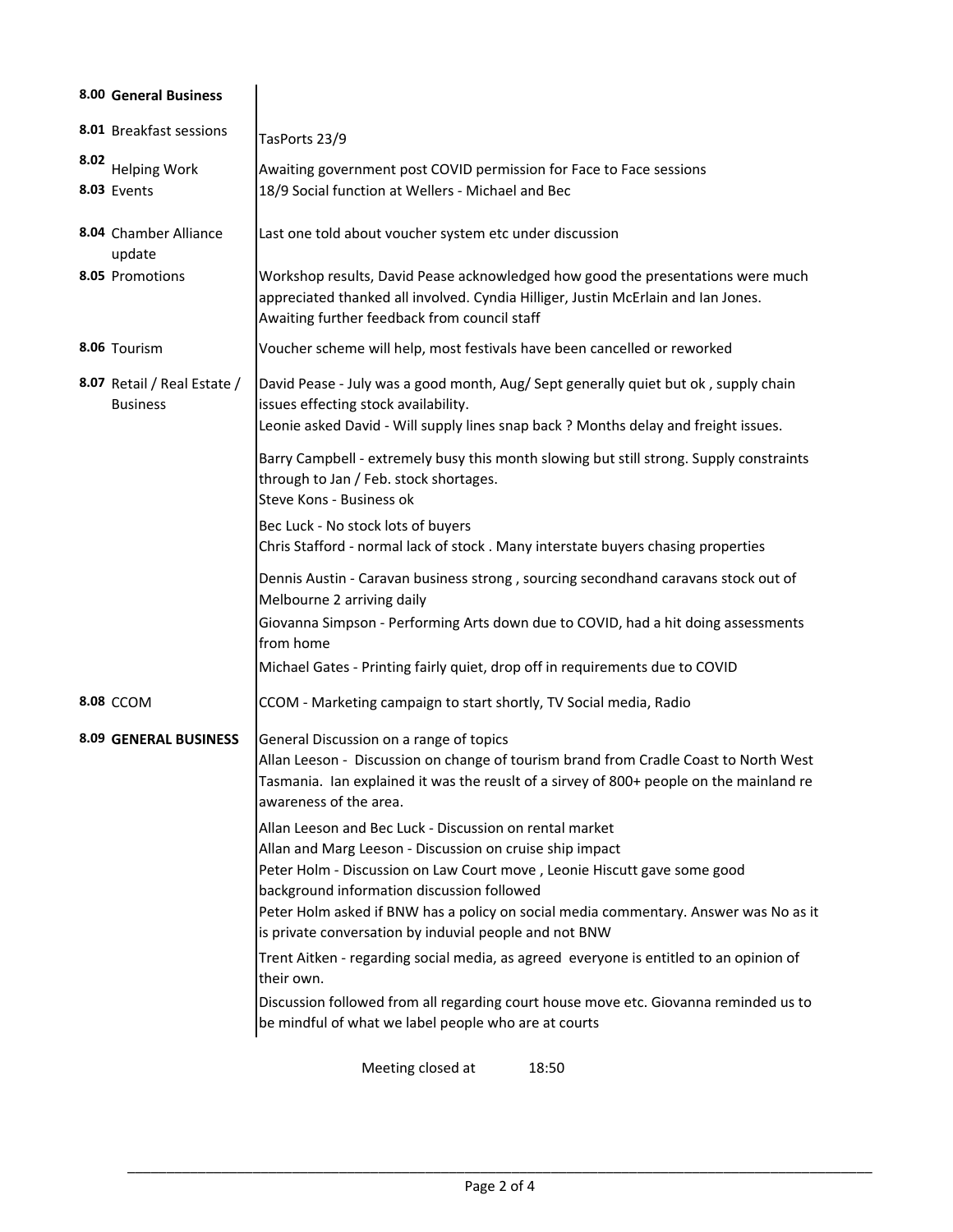# **BUSINESS NORTHWEST**

| <b>Statement Month</b><br>Date                                    | July        | 16/8/2020  |                                       |
|-------------------------------------------------------------------|-------------|------------|---------------------------------------|
|                                                                   |             |            |                                       |
| BALANCE: (as at 1/07/2020)<br>Term Deposit (6 mont   \$ 19,659.68 |             |            |                                       |
| <b>Interest</b>                                                   | \$          |            |                                       |
| <b>Promotions Account</b>                                         |             | \$2,593.77 |                                       |
| <b>Burnie City Council</b><br>Interest                            | \$<br>\$    | 1.91       | 20,000.00 Promotion funds for 2019/20 |
| Total Incomings (SGA) \$ 20,001.91                                |             |            |                                       |
| Total Outgoings (SGA) \$                                          |             |            |                                       |
| Helping Burnie Work / \$29,937.25                                 |             |            |                                       |
| Total Incomings (HBW \$                                           |             |            |                                       |
| POS - Telstra                                                     | \$          | 100.33     |                                       |
| POS - Teamviewer                                                  | \$          | 505.82     |                                       |
| Monthly fee                                                       | \$          | 5.00       |                                       |
| Total Outgoings (HBW \$                                           |             | 611.15     |                                       |
| Cradle Coast Online M \$                                          |             | 8,754.40   |                                       |
| Total Incomings (CCON \$                                          |             |            |                                       |
| Monthly Fee                                                       | \$          | 5.00       |                                       |
| Total Outgoings (CCON \$                                          |             | 5.00       |                                       |
| <b>Main Account</b>                                               | \$          | 13,122.74  |                                       |
| Memberships 2018/20                                               | \$          | 100.00     |                                       |
| <b>Breakfasts</b>                                                 |             | 540.00     |                                       |
| Paypal                                                            | \$ \$ \$ \$ |            |                                       |
| Commissions                                                       |             |            |                                       |
| Project Hercules                                                  |             |            |                                       |